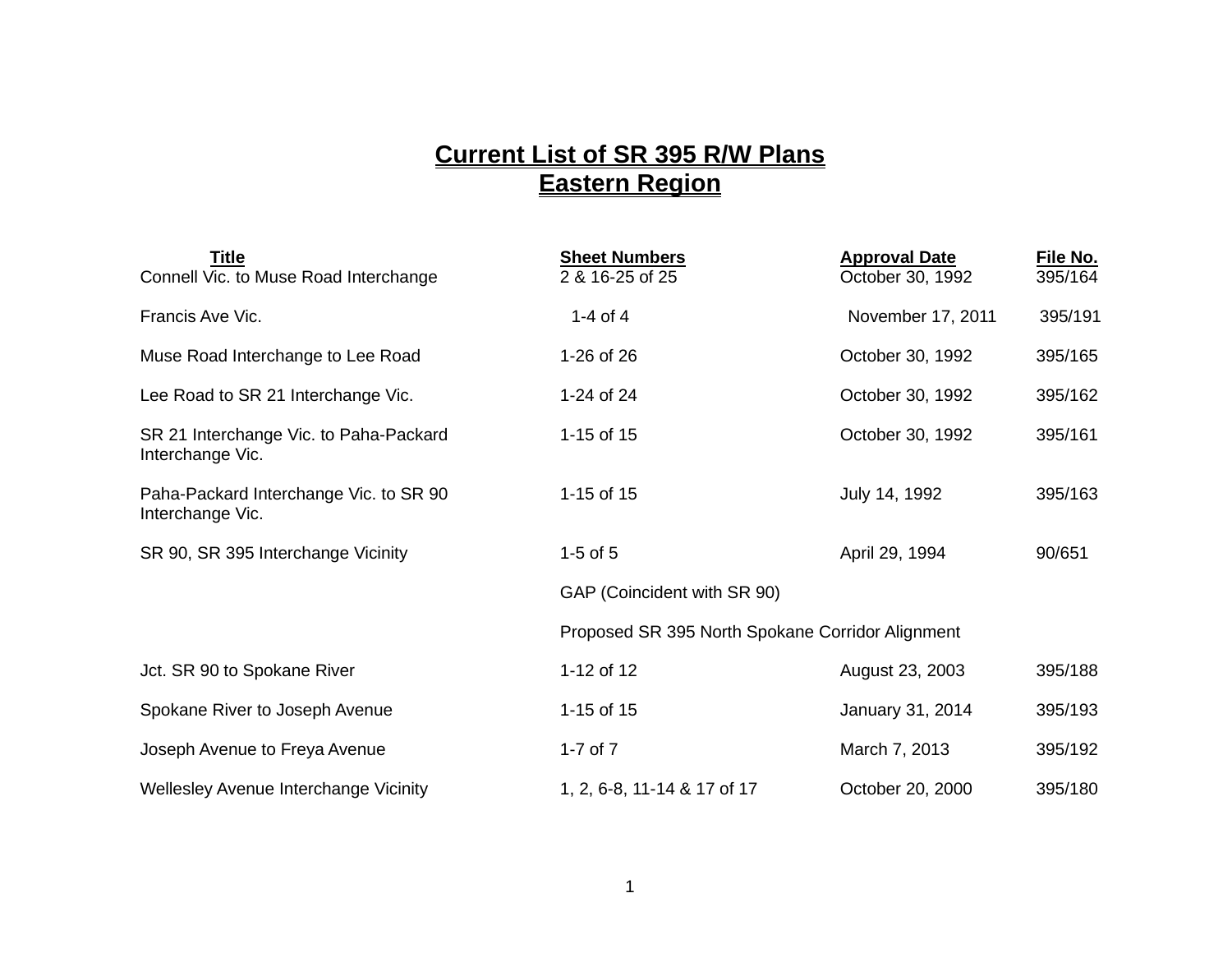## To Gerlach Road

| Lincoln Road to Hawthorne Road Vicinity                             | 1-15 of 15                                         | January 10, 2003  | 395/186 |
|---------------------------------------------------------------------|----------------------------------------------------|-------------------|---------|
| Francis Ave. Vic.                                                   | 1, 3                                               | November 17, 2011 | 395/191 |
| Gerlach Road to Parksmith Drive I/C Vicinity                        | 1 & 7-13 of 14                                     | October 20, 2000  | 395/185 |
| Parksmith Drive I/C Vicinity to Pittsburg<br><b>Street Vicinity</b> | 1-5 & 7-10 of 22                                   | October 20, 2000  | 395/182 |
| Pittsburg Street Vicinity to Little<br>Spokane River                | 1-6 of 10                                          | October 20, 2000  | 395/181 |
|                                                                     | (Existing Alignment)<br>GAP (Coincident with SR 2) |                   |         |
| SR 2, Spokane to Whitworth                                          | $1-4$ of $4$                                       | March 31, 1931    | 395/34  |
| Jct. P.S.H. No. 6 North                                             | 1 of 11                                            | September 4, 1951 | 395/77  |
| <b>Pittsburg Street Vicinity</b><br>to Little Spokane River         | 4-10 of 10                                         | October 20, 2000  | 395/181 |
| Hasting's Road to MP 172                                            | 1-3 & 6-15 of 15                                   | August 7, 1992    | 395/159 |
| Fender Road to Wild Rose Road                                       | $2-5$ of $5$                                       | July 13, 1954     | 395/82  |
| Dragoon Creek to Denison                                            | $1-5$ of 6                                         | December 18, 1951 | 395/78  |
| Denison to Deer Park                                                | $1-5$ of $5$                                       | August 28, 1956   | 395/86  |
| Denison to Deer Park<br><b>Plan Showing Access</b>                  | $1-3$ of $3$                                       | July 31, 1956     | 395/LA2 |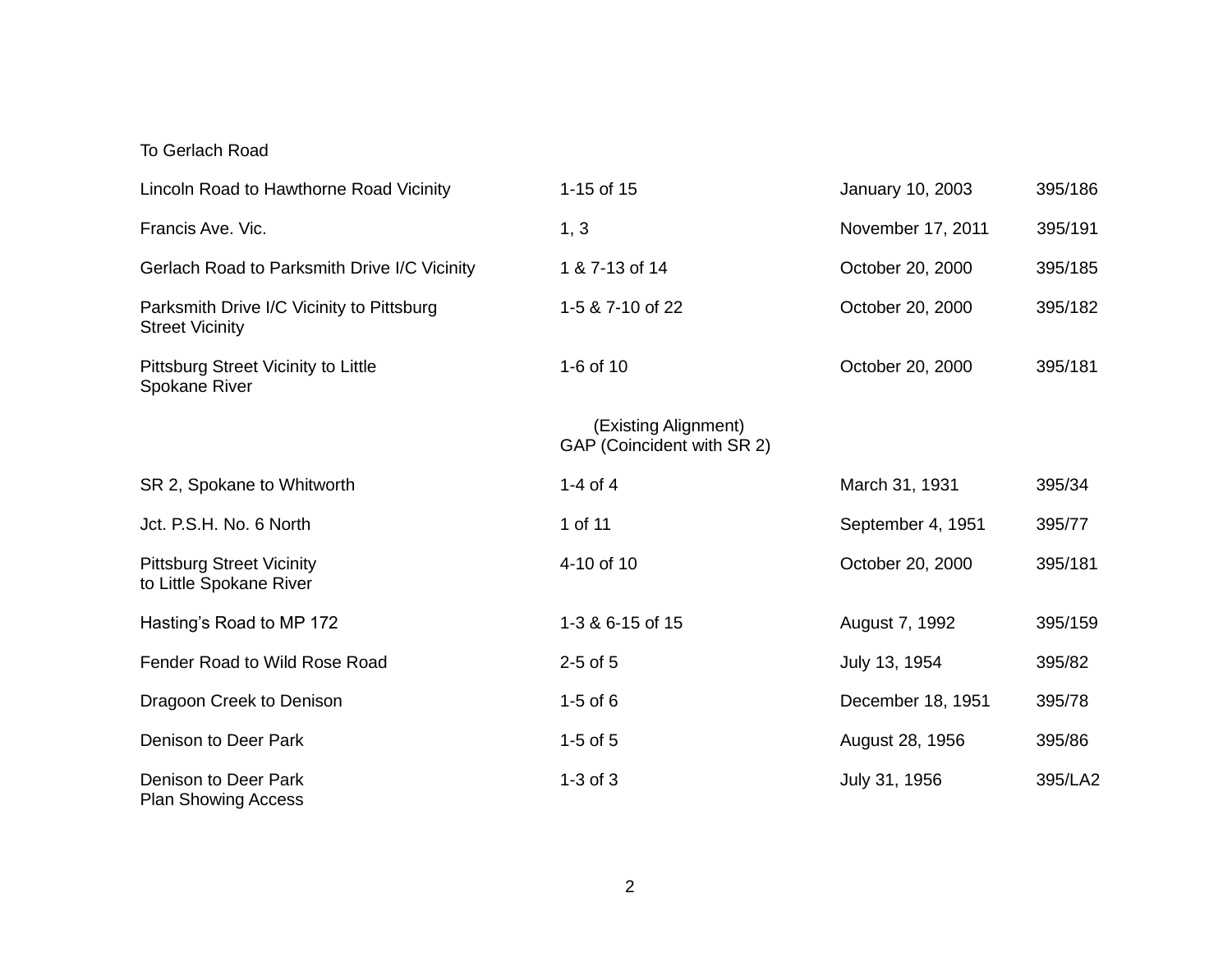| Deer Park to Loon Lake                                    | 1-21 of 21   | January 29, 1963  | 395/96  |
|-----------------------------------------------------------|--------------|-------------------|---------|
| Loon Lake to Chewelah Flats                               | 1-24 of 24   | October 9, 1956   | 395/84  |
| Loon Lake to Chewelah Flats<br><b>Plan Showing Access</b> | $1-8$ of $8$ | September 5, 1956 | 395/LA6 |
| Cottonwood Creek Rd. to Chewelah                          | $1-9$ of $9$ | February 7, 1961  | 395/89  |
| Town of Chewelah                                          | 4 & 5 of 7   | June 19, 1959     | 395/85  |
| <b>Chewelah to Blue Creek Vicinity</b>                    | 1-13 of 13   | August 12, 1994   | 395/179 |
| <b>Blue Creek to Addy</b>                                 | 1-7 of $7$   | August 9, 1966    | 395/97  |
| Addy to Arden Vicinity                                    | 1-18 of 18   | December 18, 1992 | 395/167 |
| Little Pend Oreille River Bridge to Colville              | 1-12 of 12   | January 18, 1991  | 395/155 |
| Addy to Collville                                         | 12 of 14     | February 28, 1939 | 395/42  |
| Colville: So. Corp. Limits to W. Corp Limits              | 1-4 of 4     | Undated           | 395/189 |
| Colville - - North                                        | 1 of $2$     | December 12, 1933 | 395/30  |
| <b>Colville to Palmer's Siding</b>                        | $1$ of $3$   | February 13, 1935 | 395/31  |
| Colville - - North                                        | 2 of 2       | December 12, 1933 | 395/30  |
| Mill Creek Bridge & Channel Change                        | 1 of 1       | August 22, 1933   | 395/29  |
| <b>Colville to Palmer's Siding</b>                        | $2$ of $3$   | February 13, 1935 | 395/31  |